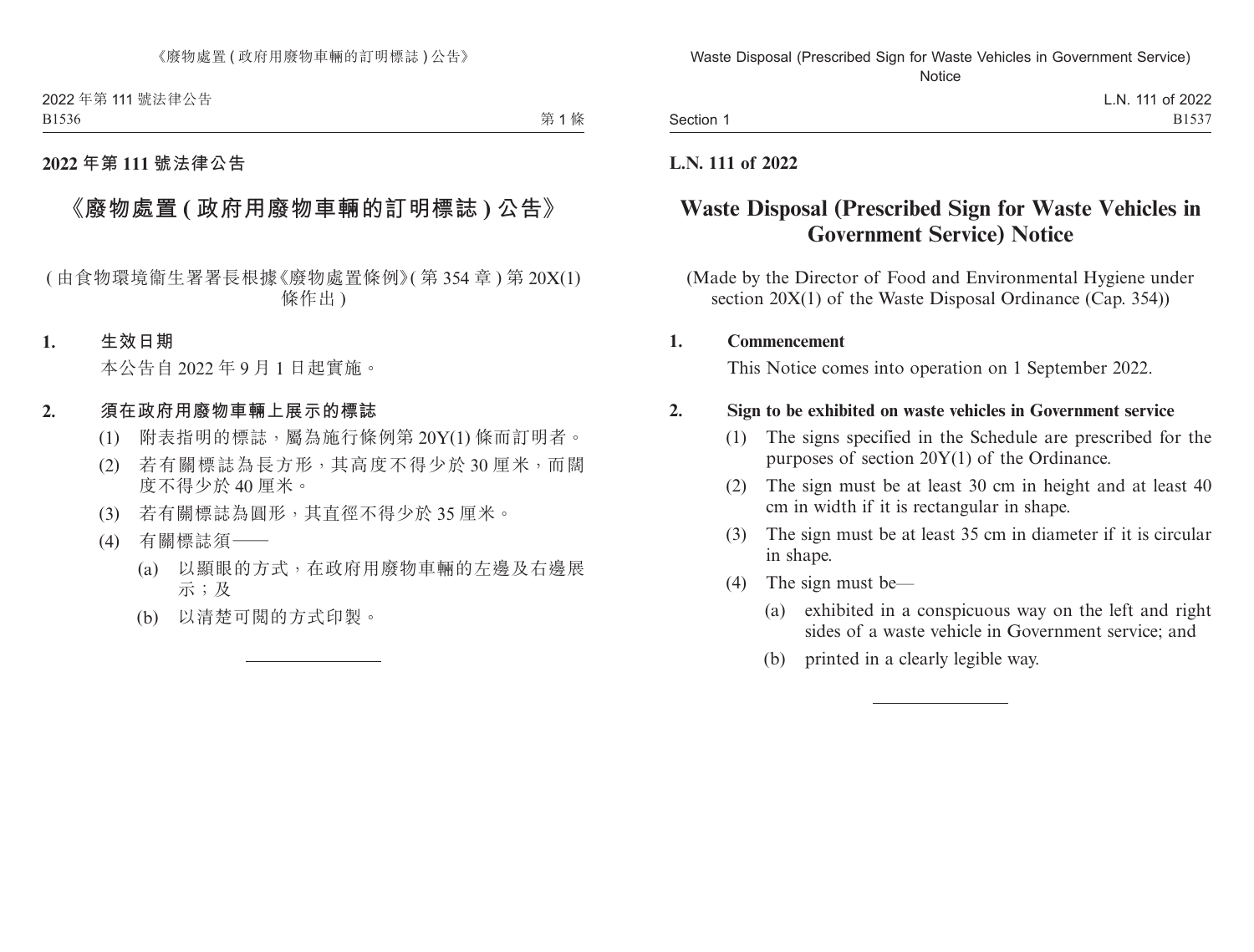2022 年第 111 號法律公告 B1538

附表

**附表**

[ 第 2 條 ]

**訂明標誌**

# **政府用廢物車輛 Waste Vehicle in Government Service**

**根據《廢物處置條例》展示 Exhibited under the Waste Disposal Ordinance**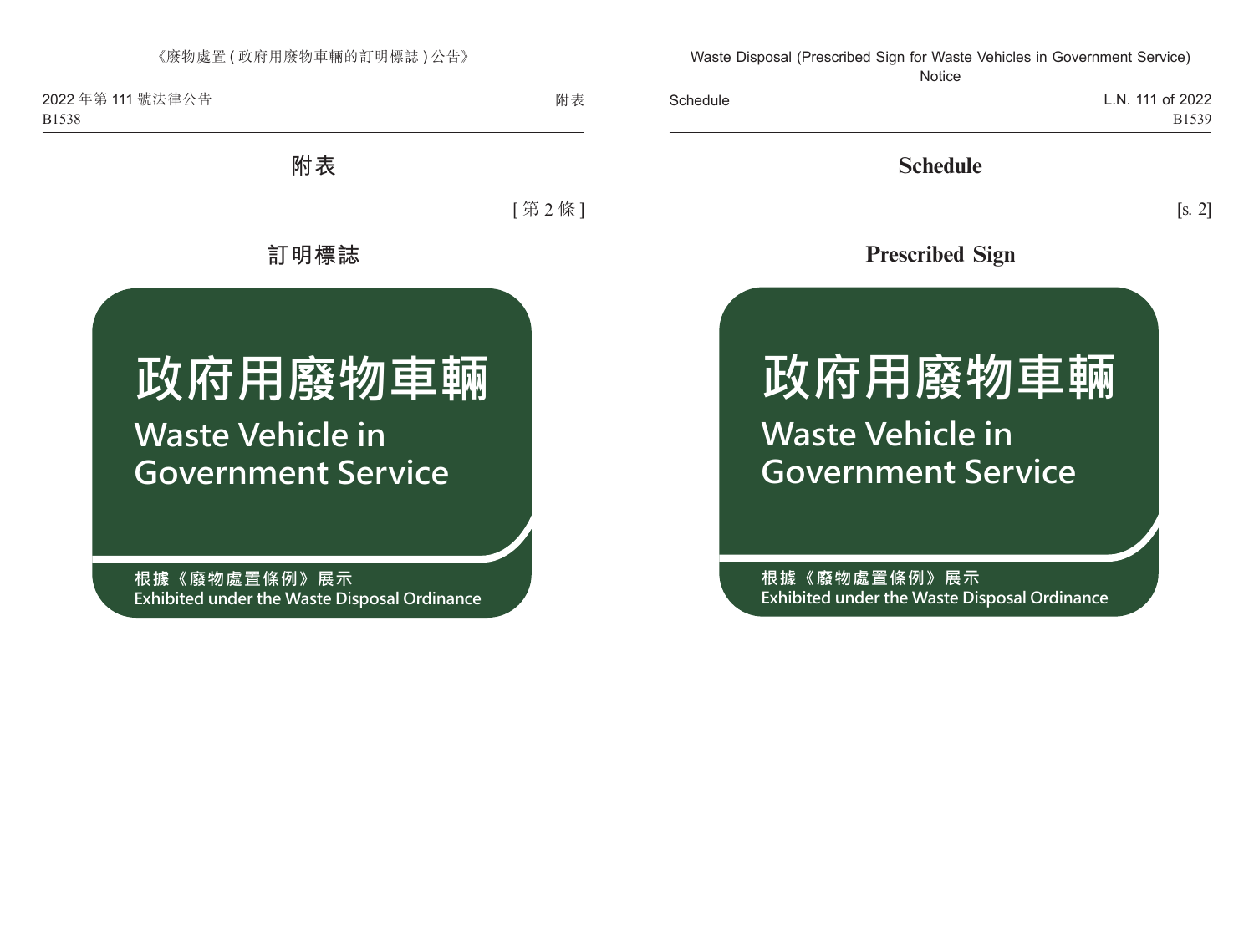《廢物處置 ( 政府用廢物車輛的訂明標誌 ) 公告》

2022 年第 111 號法律公告 B1540



食物環境衞生署署長 楊碧筠

2022 年 5 月 12 日